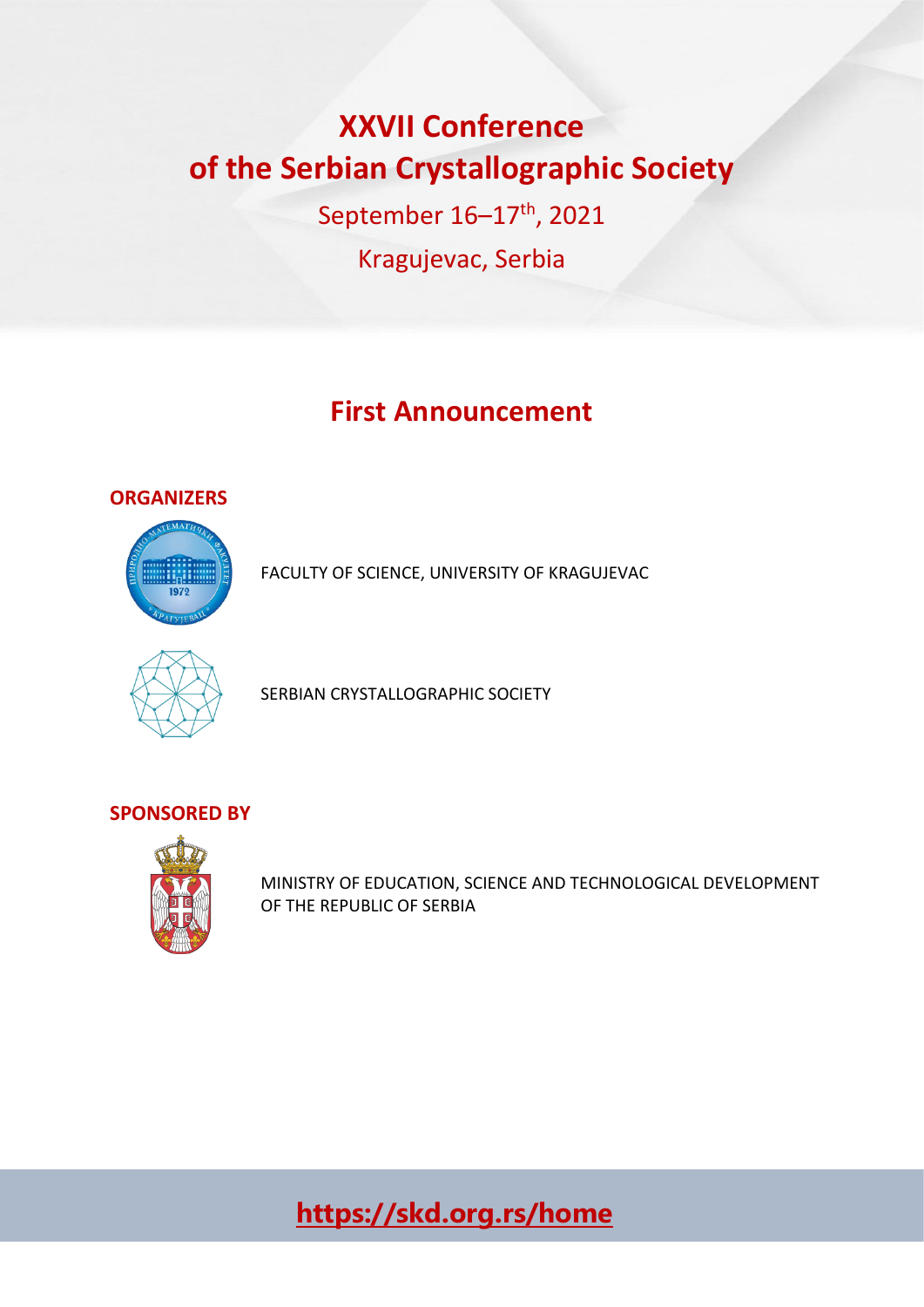#### **ORGANIZING COMMITTEE**

- 
- Dr. Verica Jevtić, Faculty of Science, Kragujevac Dr. Gordana Radić, Faculty of Medical Sciences, Kragujevac Dr. Anica Glođović, Faculty of Science, Kragujevac Dr. Andrija Ćirić, Faculty of Science, Kragujevac Dr. Marina Ćendić Serafinović, Faculty of Science, Kragujevac Dr. Marija Ristić, Faculty of Science, Kragujevac Dr. Emina Mrkalić, **Institute of Information Technologies, Kragujevac** Dr. Danijela Stojković, **Institute of Information Technologies, Kragujevac** Dr. Edina Avdović, The Institute of Information Technologies, Kragujevac Dr. Maja Đukić, Faculty of Science, Kragujevac Sandra Jovičić Milić, Faculty of Science, Kragujevac Đorđe Petrović, Faculty of Science, Kragujevac Marijana Kasalović, Faculty of Science, Kragujevac Marko Radovanović, Faculty of Science, Kragujevac Ignjat Filipović, Faculty of Science, Kragujevac

#### **SCIENTIFIC COMMITTEE**

Dr. Ljiljana Karanović, Faculty of Mining and Geology, Belgrade Dr. Tamara Todorović, Faculty of Chemistry, Belgrade Dr. Marko Rodić, Faculty of Sciences, Novi Sad Dr. Dušan Veljković, Faculty of Chemistry, Belgrade Dr. Olivera Klisurić, Faculty of Sciences, Novi Sad Dr. Jelena Rogan, Faculty of Technology and Metallurgy, Belgrade Dr. Goran Bogdanović, Vinča Institute of Nuclear Sciences, Belgrade Dr. Aleksandar Kremenović, Faculty of Mining and Geology, Belgrade Dr. Bratislav Antić, Vinča Institute of Nuclear Sciences, Belgrade Dr. Snežana Zarić, Faculty of Chemistry, Belgrade Dr. Katarina Anđelković, Faculty of Chemistry, Belgrade Dr. Srđan Rakić, Faculty of Sciences, Novi Sad Dr. Nataša Jović, Vinča Institute of Nuclear Sciences, Belgrade Dr. Aleksandra Dapčević, Faculty of Technology and Metallurgy, Belgrade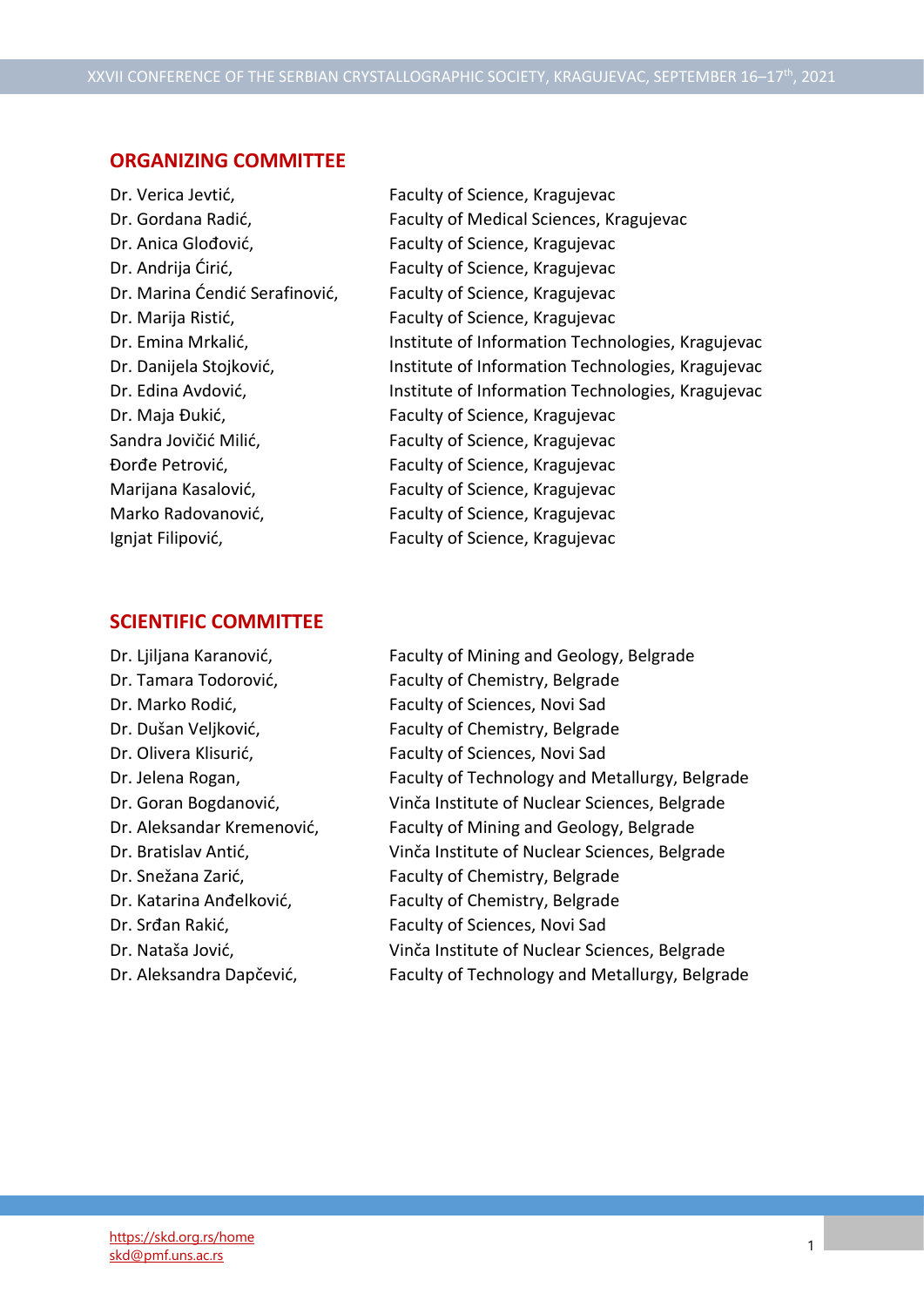#### **CONFERENCE VENUE**

XXVII Conference of the Serbian Crystallographic Society will be held on September 16–17th 2021, at [Kragujevac](https://www.hotelkragujevac.com/), hotel "Kragujevac". More information on accommodation and travel to the venue of the Conference will be given in the *Second Announcement*.

Conference will be organized in a hybrid mode, allowing participants to attend in-person or to remotely access and participate in the Conference program the "Microsoft Teams" online platform.

#### **LANGUAGE**

The official language of the Conference is English.

#### **TOPICS**

All fields of crystallography.

#### **LIST OF INVITED PLENARY LECTURERS**

**Dr. Goran Kaluđerović,**  University of Applied Sciences Merseburg, Germany

#### **Dr. Clara S. B. Gomes,**

Faculdade de Ciências e Tecnologia, Universidade NOVA de Lisboa, Portugal

#### **Dr. Nenad Filipović**

Department of Chemistry and Biochemistry Faculty of Agriculture, University of Belgrade Serbia

#### **PRESENTATIONS**

Plenary lectures Oral presentations Poster presentations

#### **CONFERENCE MATERIAL**

At the beginning of the Conference every participant will receive the Book of Abstracts in Serbian and English.